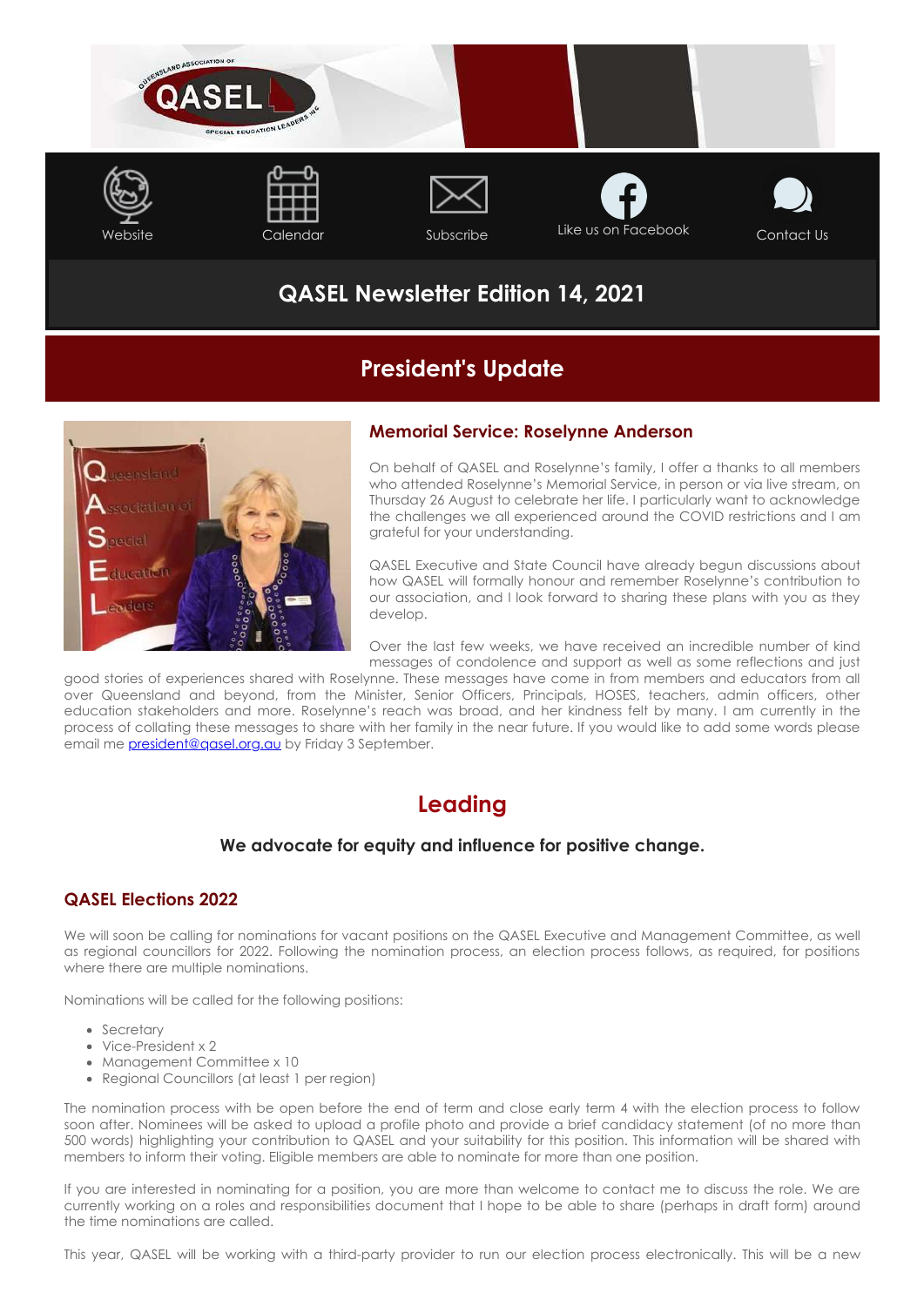process and we ask for your patience as we utilise this for the first time.

As per our constitution all ordinary and life members are eligible to nominate and vote during an election. For now, it is important that your details on the QASEL database are accurate so you don't miss out on having your say. If you've had a change of role or setting recently, please contact our business manager Brandon at [bm@qasel.org.au](mailto:bm@qasel.org.au) with your changed details.

### **ECDPs Leaders – Leading the Way**

On Friday 27 August, our ECDP subcommittee met online with the Disability and Inclusion Branch to work together collaboratively on the *Best Practice Guidelines for ECDPs*. This was an incredibly productive day and I thank the ECDP subcommittee for their contribution to this important piece of work that will inform the work of ECDPs across our state moving forward.

The team also took the opportunity to share practices, reflect on critical issues currently impacting ECDPs and begin preparing a professional learning plan for 2022.



# **Linking**

#### **We collaborate with purpose and support each other's wellbeing.**

#### **DPs Special / Inclusion / Diversity – New Subcommittee**

I'm pleased to advise that the first meeting of the subcommittee for members in DP Special, DP Inclusion, DP Diverse Learners roles was held on Wednesday 18 August and was well attended.

The agenda for the meeting included:

- Introduction of all participants
- A brief overview of QASEL's Draft Strategic Plan, governance structures and current priorities
- General discussion on what it is this group might like to focus on and achieve within the context of the broader Strategic Plan.

There was lots of discussion around roles and responsibilities as well as a number of issues relating to senior schooling. We were also able to establish roles for the group as per below:

Chair: Robyn Ferguson ([rferg2@eq.edu.au\)](mailto:rferg2@eq.edu.au) Co-secretary (minutes): Jane Vanelli [\(jvane1@eq.edu.au\)](mailto:jvane1@eq.edu.au) Co-secretary (meeting coordinator): Eddie Ong ([Eddie.ONG@qed.qld.gov.au\)](mailto:Eddie.ONG@qed.qld.gov.au)

The sub-committee plan to meet again soon, and more members are certainly welcome to attend. If you'd like to be involved please feel free to email one of the team members above.

### **Notice of AGM**

QASEL's Annual General Meeting will be held on Friday 5 November at 3.30 – 4.30 at the Brisbane Hilton Hotel. All members are welcome to attend, and an online link will be made available closer to the day.

#### **End of Year Celebration**

Immediately following our AGM will be our end of year function also at the Hilton Hotel. This year we a splitting the event in two parts. Pre-dinner drinks for members, stakeholders and guests followed by a dinner for members. During the dinner celebration we will present our annual awards.

Further information about how to purchase tickets for the dinner will be made available early next term.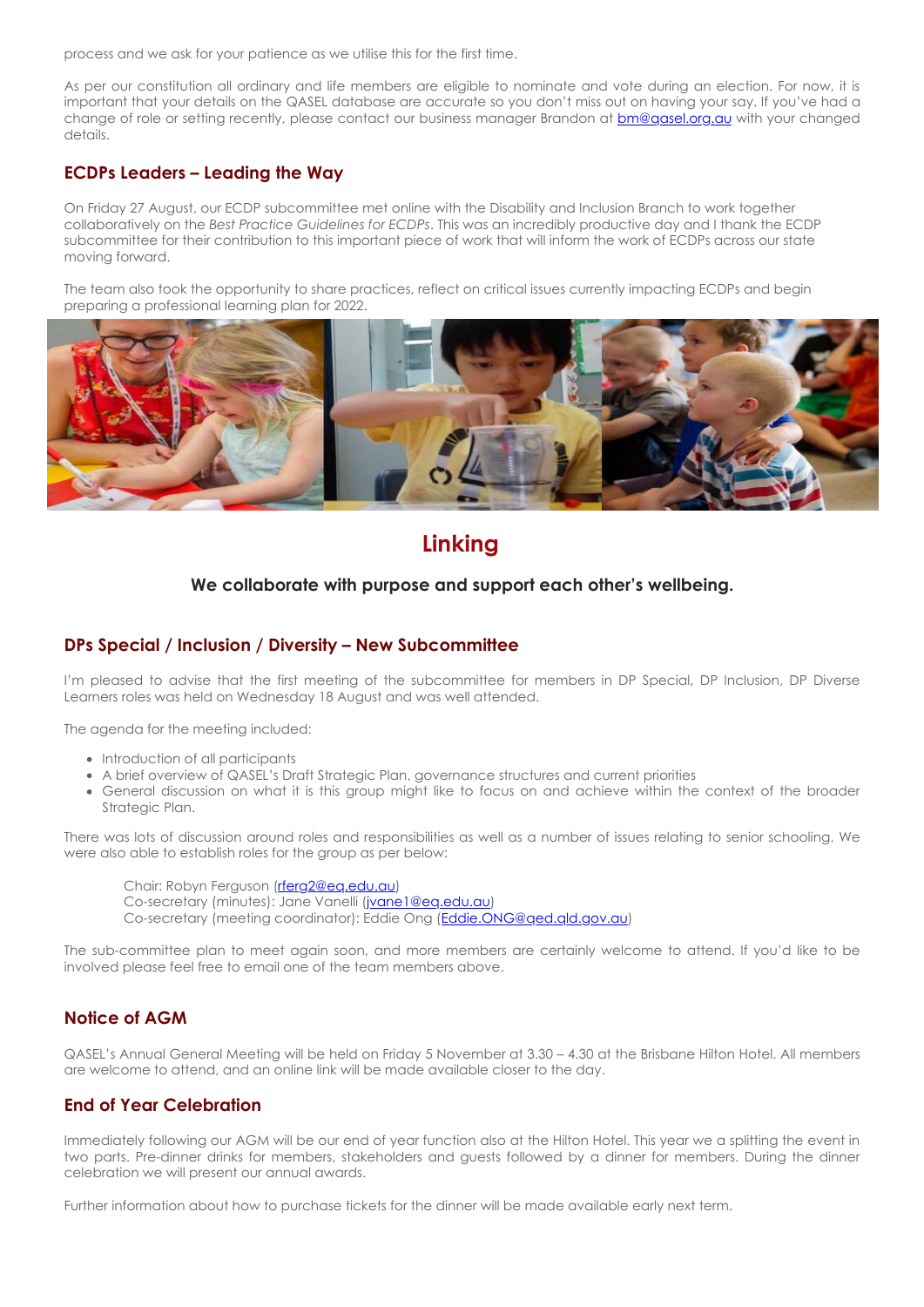# **Learning**

**We learn together to build our individual and collective capability.**



## **Leading, Linking and Learning in Townsville 4-5 November**

If you couldn't get to QASELcon21 in Brisbane this year then we have great news. We are holding a follow-up conference in Townsville on 4-5 November.

Attached is the date claimer and flyer with full details. The program is almost finalised and I look forward to sharing it with you soon. The programs will closely mirror the Brisbane conference. Members and leaders in special education from all over the state are welcome to attend. The target audience is those who were unable to attend the Brisbane conference for any reason. While we expect a big audience from members and leaders in our northern regions. All members from across the state are welcomed.

Confirmed keynote speakers include Peter Kelly (Deputy Director-General State Schools) Steve Francis, Lorena Clayton and a range of contributions from the Disability and Inclusion and Curriculum Teaching and Learning branches. The conference will also create opportunities for local schools and regional services to share practice.

See the link below for the full conference flver and date claimer. Reaistration information coming soon!

My thanks to Claire Cheyne (NQ Regional Councillor and Principal Burden School) and Tracy Cronin (QASEL Management Committee Member and Principal Townsville CLC) for leading this work.

> [QASELcon21 Townsville-](https://cdn-au.mailsnd.com/81048/0u_3F5YSPyQq2ZVPbSazKrUNibkGOxji2Notn9VXNGE/3477172.pdf)  Save the Date

## **SECC Conference – Congratulations!**



My congratulations to the Special Education Curriculum Cluster (SECC) on their highly successful "No One Way" conference. The team showed great flexibility and adaptability in shifting to an online format on short notice and the quality of the presentations were terrific.

QASEL was proud to be a sponsor of this event and I appreciated the opportunity to talk briefly to all the attendees.

# **Sponsors and Business Partners**

**QASEL wishes to thank and acknowledge our Gold Business Partner:**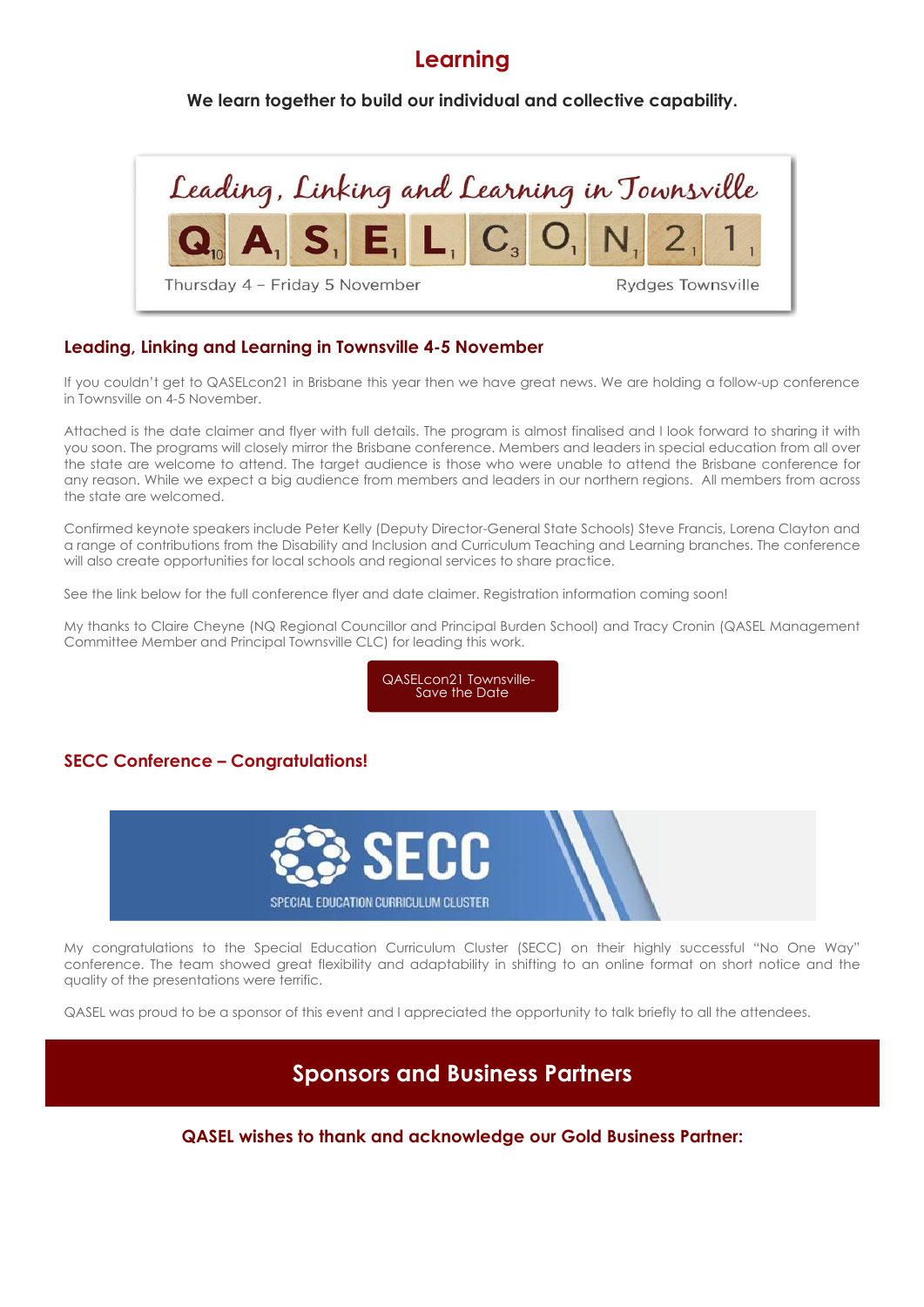

## **QASEL wishes to thank and acknowledge our Silver Business Partner:**



# **QASELcon22**

# **Date Claimer: 16 – 18 June 2022**

On the back of the tremendous success of QASELcon21, the conference planning committee are hard at work to make sure QASELcon22 is even bigger and better. Watch this space for more information coming soon.

# **New and Returning Members**

A massive welcome and thank you to the following new and returning members;

- Leonie White Forest Lake State High School
- Carrie Gossow Pine Rivers Special School
- Jordana Murphy Townsville Community and Learning Centre
- Susan Gaston Sunnybank State Special School
- Jessica Roberts Hervey Bay Special School

We look forward to *linking, leading* and *learning* with you throughout 2021 and beyond.

# **President's Diary**

If you have any thoughts or feedback on any recent or upcoming events in the President's Diary, please don't hesitate to send me an email. Your feedback is always welcome.

#### **Meetings and events in recent weeks**

- Initial sub-committee meeting DPs Special and Inclusion
- Digital Learning Project Board Meeting
- ERC Meeting
- 1-1 ADG Disability and Inclusion, Dion Coghlan
- SECC conference
- EDCP collaboration day
- 1-1 meeting Director-General, Tony Cook
- North Coast Regional Meeting
- Students with disability resource allocation review Stakeholder Reference Group
- QCE System Principals' Reference Group (PRG)

### **Upcoming meetings and events**

1-1 meeting Deputy Director-General State Schools, Peter Kelly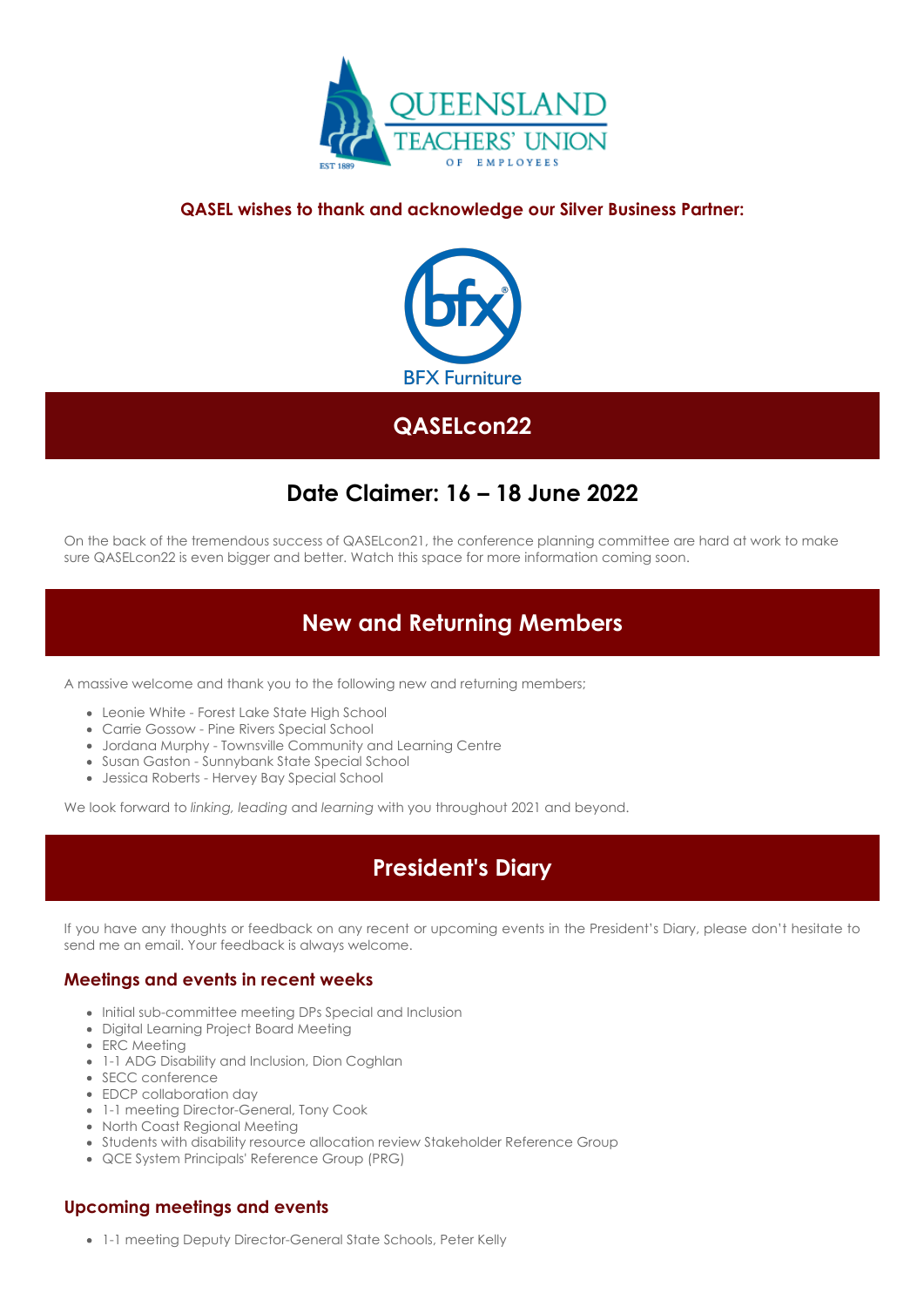- Infrastructure Meeting
- Respectful Relationship Education Advisor Group Meeting
- Strategic Directions Steering Committee
- ASEPA Board Meeting
- Digital Learning Project Town Hall
- QASEL Executive, Management & State Council Meeting

# **Other Messages**

#### **Day 8 - Be Prepared for 2022**

The [key dates](https://intranet.qed.qld.gov.au/Services/HumanResources/payrollhr/careers/Documents/day8-important-dates.pdf) (also attached) for 2022 staffing enrolment collections are now available. To confirm school resource allocations, Principals need to submit counts of their student effective enrolments early in the new school year. Day 8 and Day 20 collections will now **close at 4pm**.

[Day 8 OnePortal](https://intranet.qed.qld.gov.au/Services/HumanResources/payrollhr/careers/workforcemanagement/Pages/day4day8staffingenrolmentcollections.aspx) (DoE employees only) will be updated and made available to regions and schools in November 2021.

For more information email **[Day8HelpDesk@qed.qld.gov.au](mailto:Day8HelpDesk@qed.qld.gov.au)**.



[Day 8 Key Dates](https://cdn-au.mailsnd.com/81048/_4vmXzSaU5D5TvEWqTGJFHUNBkUlVQ7uWs4TyJNTwH4/3477169.pdf) **Day 8 Dates [Day 8 Dates to Remember](https://cdn-au.mailsnd.com/81048/YpsYyACdNlYjCUD4qyVDrumfHldqPwJGl_CrGwz1yAc/3477171.pdf) 1996** Pay 8 Factsheet

### **School Staffing Allocations**

[Staffing allocations for Queensland state schools OnePortal](https://intranet.qed.qld.gov.au/Services/HumanResources/payrollhr/careers/workforcemanagement/Pages/staffingallocationsforQueenslandstateschools.aspx) (DoE employees only) provides information about the department's school resourcing framework, school staffing allocations, and [grants and appropriations](https://education.qld.gov.au/about-us/budgets-funding-grants/grants/state-schools/core-funding) provided to schools. A range of resources and tools are available from OnePortal to assist regions and principals:

- **[Direct resourcing to primary and secondary schools snapshot](https://intranet.qed.qld.gov.au/Students/LearningandDisabilitySupport/Documents/direct-resourcing-primary-secondary-schools-snapshot.pdf#search=direct%20resourcing)**
- [School staffing allocations factsheet](https://intranet.qed.qld.gov.au/Services/HumanResources/Forms/Documents/qss-school-staffing-allocations.pdf)
- [Day 8 staffing enrolment collections factsheet](https://intranet.qed.qld.gov.au/Services/HumanResources/Forms/Documents/qss-day8-staffing-enrolment-collections.pdf)
- [Investing for Success \(I4S\)](https://intranet.qed.qld.gov.au/about/PrioritiesandInitiatives/InvestingForSuccess)
- . [WSS-SLR and students with disability](https://intranet.qed.qld.gov.au/Students/LearningandDisabilitySupport/school-supports-resourcing/Pages/default.aspx)
- [Students with disability resourcing FAQs](https://intranet.qed.qld.gov.au/Students/LearningandDisabilitySupport/Documents/students-disability-resourcing-faq.pdf)
- . [School staffing planners](https://intranet.qed.qld.gov.au/Services/HumanResources/Forms/Documents/Forms/Schoolstaffingplanners.aspx) primary & secondary planner and special school multiyear calculator.
- . [WatchLists](https://intranet.qed.qld.gov.au/Services/HumanResources/Forms/Documents/Forms/Schoolstaffingplanners.aspx) annual assessment of school based positions and HOSES (gains and losses).

For more information email **WorkforceResourcing.HR@ged.gld.gov.au** 

#### **Principal Hotline & Complex Matters Referral Team**

The *Principal Hotline & Complex Matters Referral Team (PCMRT) service,* which forms part of the broader *Principal Health and Wellbeing Strategy 2020-22* [initially launched within our North Coast and Darling Downs South West regions, have](https://education.qld.gov.au/initiatives-and-strategies/health-and-wellbeing/workplaces/health-wellbeing#principal-health) announced their services have now expanded to include Far North Queensland region.

Expansion of the PCMRT service will continue through a staged rollout across the state over the next 18 months.

All services continue to be available from **7am-5pm, Monday to Friday**, via direct call on **1800 313 042** or by sending an email to [PrincipalComplexMatter@qed.qld.gov.au.](mailto:PrincipalComplexMatter@qed.qld.gov.au)

For more information, please visit [Department of Education](https://education.qld.gov.au/initiatives-and-strategies/health-and-wellbeing/workplaces/health-wellbeing) website or email [PrincipalWellbeing.HR@qed.qld.gov.au.](mailto:PrincipalWellbeing.HR@qed.qld.gov.au) Principals and school leaders can search via the [OnePortal](https://intranet.qed.qld.gov.au/about/PrioritiesandInitiatives/Pages/principal-complex-matters-referral-service.aspx) page and [subscribe](https://app.vision6.com.au/em/forms/subscribe.php?db=654212&s=306136&a=87976&k=bQgzCwK-LIZPn5V_ZJY1H-9dVIBpZH7VsInZOmcBTlA) to our e-newsletter to receive the latest news about the strategy, action plan and its initiatives.

#### **All Kinds of Minds Neurodiversity Community: How to be a neurosmart team member.**

There are many different ways to be a neurosmart team member and support a neurodiverse employee bring their wholeselves to work.

#### **Understand the double empathy problem.**

Autistic people generally communicate effectively with each other; many communication difficulties are the result of the culture clash of autistic and non-autistic communication styles. This is *[the "double empathy problem"](https://on.asha.org/2-DEP)*, meaning that because of different brain wiring and life experiences, non-autistic and autistic people can easily misunderstand one another. It's a bidirectional problem, which means there's likely a bidirectional solution. We can be more inclusive by using